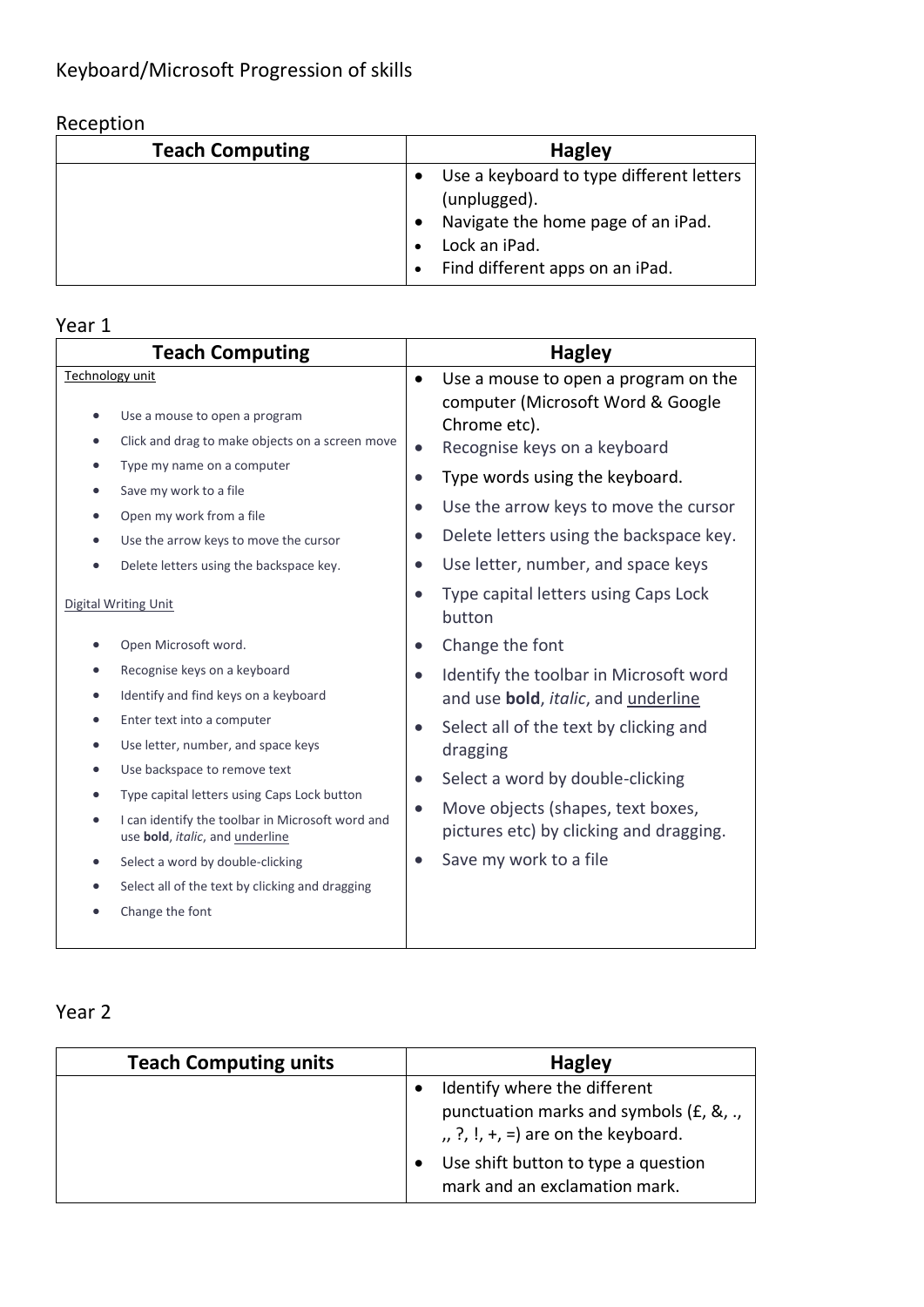| Use the shift button to make a capital<br>letter.                                                                                                                                    |
|--------------------------------------------------------------------------------------------------------------------------------------------------------------------------------------|
| Change the colour of chosen font.                                                                                                                                                    |
| Highlight your font in different colours.                                                                                                                                            |
| Change font size.                                                                                                                                                                    |
| Insert an image, using the insert tab,<br>onto a word document/PowerPoint<br>from clipart or from the internet.<br>Children are not expected to copy and<br>paste from the internet. |
| Change the 'wrap text' settings to<br>square to make the image easier to<br>move.                                                                                                    |
| Insert shapes onto a document.                                                                                                                                                       |
| Insert a text box.                                                                                                                                                                   |
| Explore using transitions and<br>animations on PowerPoint.                                                                                                                           |
| Open work from a file created by the<br>teacher.                                                                                                                                     |
|                                                                                                                                                                                      |

# Year 3

| <b>Teach Computing Units</b>                                      | <b>Hagley</b>                                                                                     |
|-------------------------------------------------------------------|---------------------------------------------------------------------------------------------------|
| <b>Desktop Publishing</b>                                         | Use copy and paste functions to copy<br>and paste text and images.                                |
| I can change font style, size, and<br>colours for a given purpose | Identify when to use the left or right part<br>of the mouse.                                      |
| I can edit text<br>I can define the term 'page                    | Combine text and image on a document<br>to share ideas and learning                               |
| orientation'                                                      | Edit text confidently<br>٠                                                                        |
| I can paste text and images<br>I can make changes to content      | Demonstrate how to manipulate and edit<br>an image on a digital device (Make it                   |
| after I've added it                                               | smaller, bigger, rotate it etc.)<br>Use shortcut Ctrl B, Ctrl U and Ctrl I to<br>change the text. |
|                                                                   | Use 'erase all formatting' button under<br>home tab.                                              |
|                                                                   | Change the positioning of text on<br>Microsoft or similar software.                               |
|                                                                   | Change design of word document or ppt<br>using design tab.                                        |
|                                                                   | Send images forwards or backwards<br>using layout tab.                                            |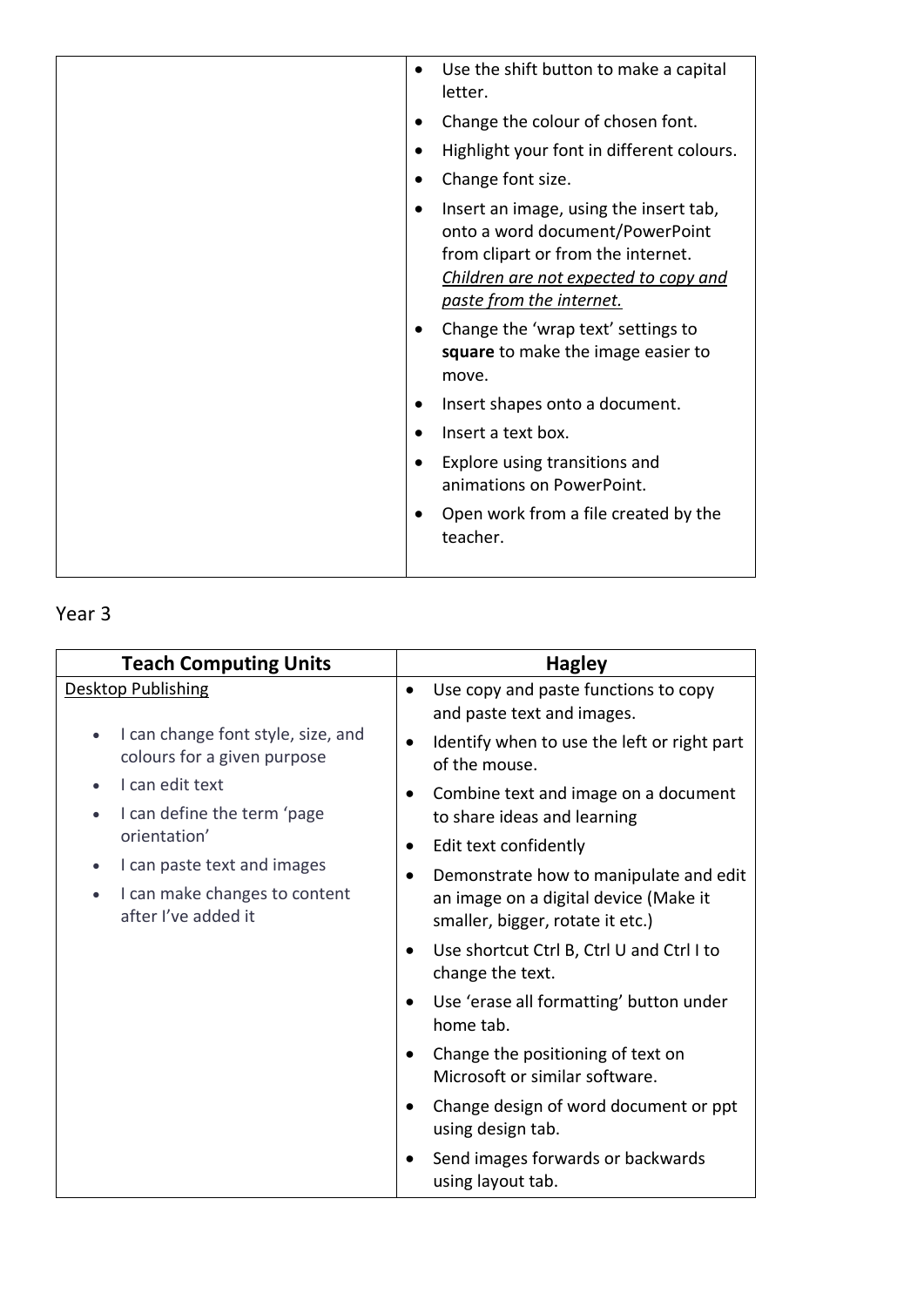|  | Save work to my individual area or pupil |
|--|------------------------------------------|
|  | share and give your work an appropriate  |
|  | name so that you can find it easily.     |

## Year 4

| <b>Teach Computing units</b> | <b>Hagley</b>                                                                                              |
|------------------------------|------------------------------------------------------------------------------------------------------------|
|                              | Use bullet points to present ideas.                                                                        |
|                              | Use the increase and decrease indent<br>settings for your bullet points.                                   |
|                              | Use 'change case settings' under home<br>tab and consider why you might change<br>cases etc.               |
|                              | Use a header or a footer on Microsoft<br>Word.                                                             |
|                              | Change margins on document.                                                                                |
|                              | Insert a table to a word document.                                                                         |
|                              | Explore how you can edit a table by<br>using 'table design' and 'layout' tab.                              |
|                              | Use shortcut Ctrl C, Ctrl V and CtrlX to<br>copy, paste and cut text from Microsoft<br>word or PowerPoint. |
|                              | Use the thesaurus feature to find<br>synonyms to improve their work.                                       |
|                              | Use spell checker to review and edit my<br>work.                                                           |

## Year 5

| <b>Teach Computing units</b> | <b>Hagley</b>                                                                                                                |
|------------------------------|------------------------------------------------------------------------------------------------------------------------------|
|                              | Use keyboard shortcuts Ctrl & S (to save<br>a document), Ctrl & F (opens search<br>box) and Ctrl & Z (undo the last action). |
|                              | Use Ctrl + K to add a link to your work.                                                                                     |
|                              | Use symbols $\omega$ , (, ), %, \$ and ^ in your<br>work.                                                                    |
|                              | Embed a video onto PowerPoint.                                                                                               |
|                              | Add a hyperlink onto the PowerPoint<br>presentations that takes you to a<br>trustworthy webpage                              |
|                              | Use tool option on Google images to<br>filter search (e.g. medium images are<br>normally better quality)                     |
|                              | Explain why organising the work you<br>save on a digital device is important and<br>how to create folders.                   |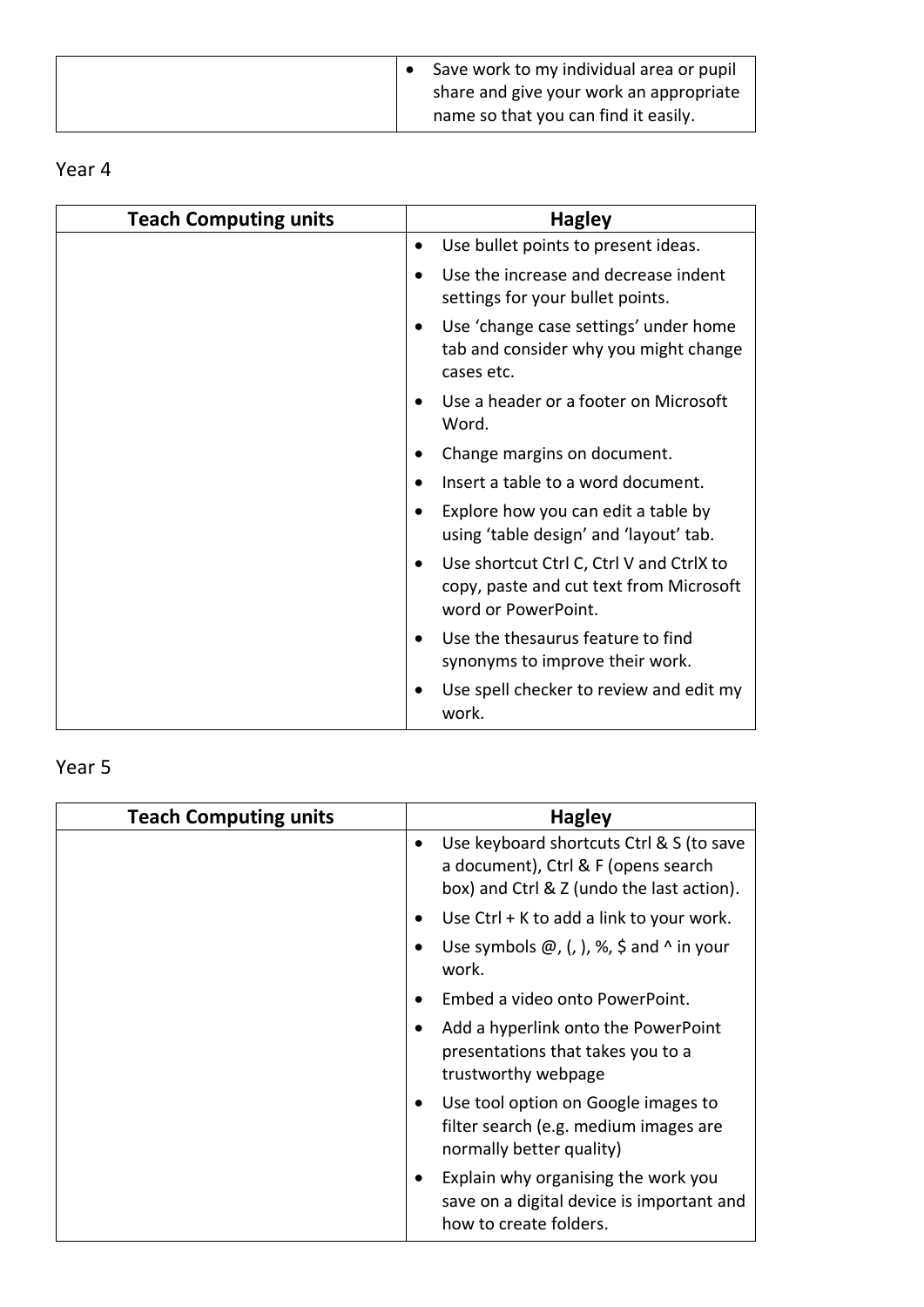#### Year 6

Touch typing Skills??

<https://www.bbc.co.uk/bitesize/topics/zf2f9j6/articles/z3c6tfr>

| Use Flag button, alt and shift to scroll<br>$\bullet$<br>through tabs on windows.                                                                                               |
|---------------------------------------------------------------------------------------------------------------------------------------------------------------------------------|
| Apply the skills previously learnt and<br>create their own presentation using<br>app/software of their choice using a<br>range of different Medias (Not<br>Microsoft software). |
| Recognise the importance of Google.                                                                                                                                             |
| Type using the correct technique (No<br>expectations for prior year groups to<br>type with good technique).                                                                     |
| Improve your touch type accuracy.                                                                                                                                               |
| Present their ideas to the rest of the<br>class.<br>Identify what the different F buttons<br>do on a keyboard.                                                                  |

- 1. Click on insert
- 2. Click on video
- 3. Click on online film
- 4. Copy and Paste the YouTube webpage link into the box, press enter and your video will be embedded onto the ppt slide.